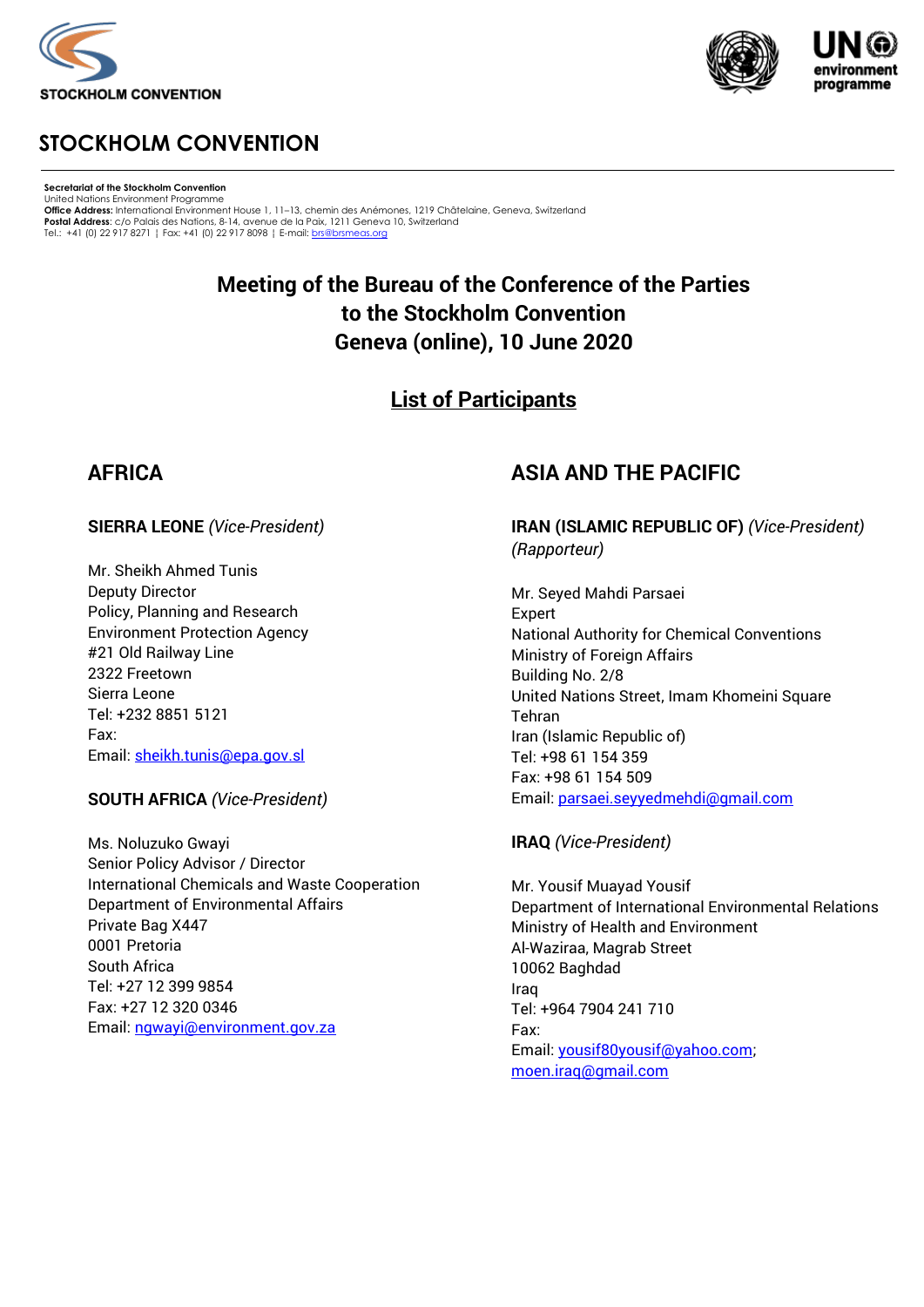# **CENTRAL AND EASTERN EUROPE**

### **LATVIA** *(President)*

Ms. Silvija Nora Kalnins Deputy Director Department of Environmental Protection Ministry of Environmental Protection and Regional Development Peldu iela 25 1494 Riga Latvia Tel: +371 267 026 450 Fax: Email: [silvija.kalnins@varam.gov.lv](mailto:silvija.kalnins@varam.gov.lv)

#### **RUSSIAN FEDERATION** *(Vice-President)*

Mr. Alexander Romanov Deputy Director General for International Cooperation Scientific Research Institute for Atmospheric Air Protection JSC 7 Karbyshev Street 194021 Saint-Petersburg Russian Federation Tel: +7 812 3725 785 Fax: +7 812 2978 662 Email: [alexann.rm@gmail.com](mailto:alexann.rm@gmail.com)

## **LATIN AMERICA AND THE CARIBBEAN**

#### **NICARAGUA** *(Vice-President)*

Ms. Nohelia Carolina Vargas Idiáquez First Secretary Permanent Mission of Nicaragua to the United Nations Office and other international organizations in Geneva Rue de Vermont 37-39 1202 Geneva **Switzerland** Tel: +41 22 740 51 60 Fax: +41 22 734 65 85 Email: [nvargasi.mpng@gmail.com;](mailto:nvargasi.mpng@gmail.com) [nvargasi.mpng@bluewin.ch](mailto:nvargasi.mpng@bluewin.ch)

# **WESTERN EUROPE AND OTHERS**

### **SWEDEN** *(Vice-President)*

Ms. Maria Delvin Senior Advisor International Unit Swedish Chemicals Agency Esplanaden 3A P.O. Box 2 172 13 Sundbyberg Sweden Tel: +46 8 5194 1270 Fax: +46 8 735 7698 Email[: maria.delvin@kemi.se](mailto:maria.delvin@kemi.se)

#### **SWITZERLAND** *(Vice-President)*

Mr. Felix Wertli Head of Global Affairs Section International Affairs Division Federal Office for the Environment 3003 Bern Switzerland Tel: +41 58 468 70 11 Fax: +41 58 463 03 49 Email[: felix.wertli@bafu.admin.ch](mailto:felix.wertli@bafu.admin.ch)

# **EX-OFFICIO MEMBERS**

#### **Interim Chair of the Persistent Organic Pollutants Review Committee**

Mr. Peter Dawson Principal Scientist Science Group Environmental Protection Authority Waterloo Quay Private Bag 63002 6140 Wellington New Zealand Tel: +64 4 474 5570 Email[: peter.dawson@epa.govt.nz](mailto:peter.dawson@epa.govt.nz)